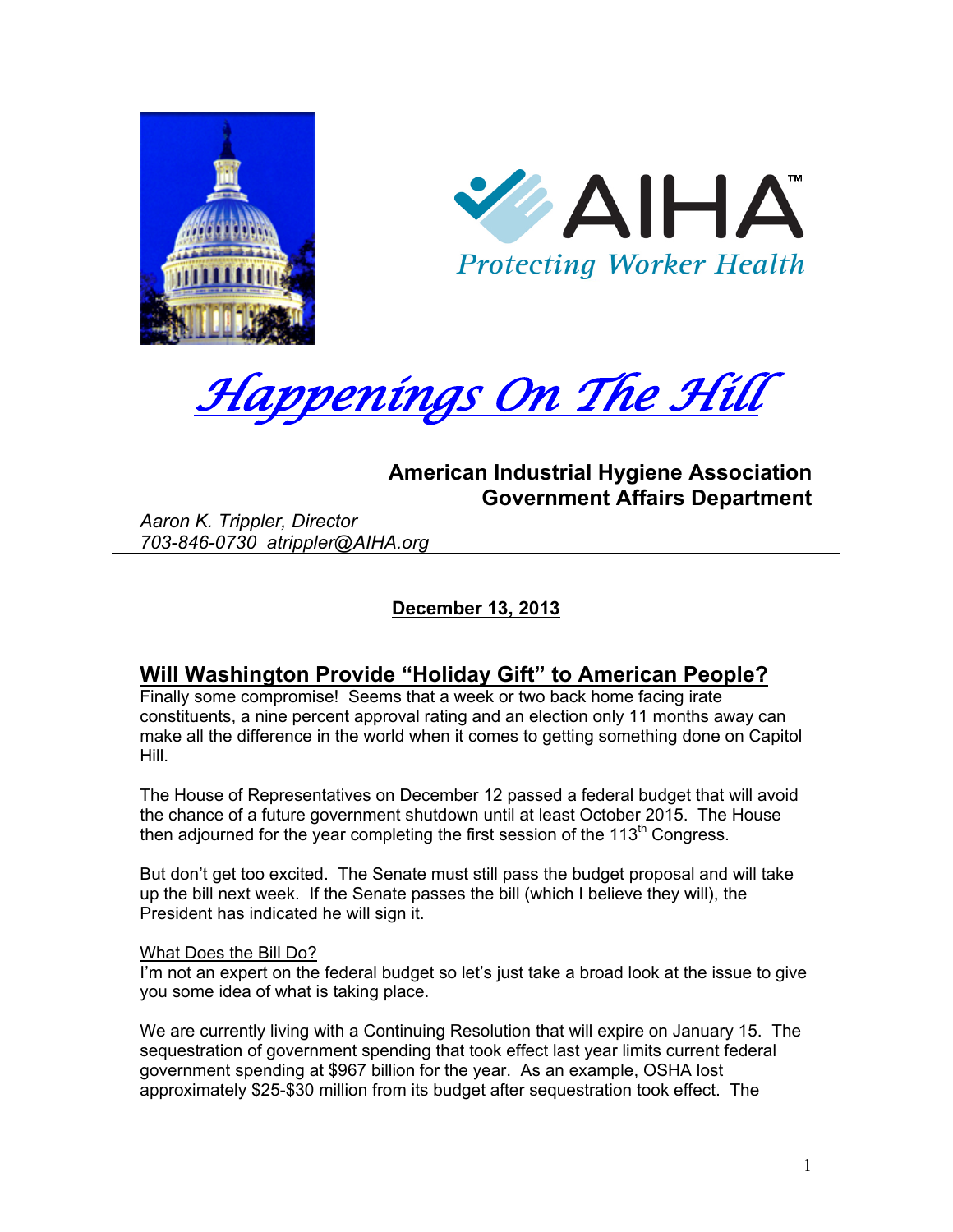Republicans wanted to keep the FY14 budget (to run through September 30, 2014) at this level. The Democrats wanted to increase the spending level to \$1.058 trillion.

Both sides decided to compromise and the House approved a FY14 spending level at \$1.012 trillion. The House went even further and approved FY15 spending at \$1.014 trillion. But the dollar figure that is important in all of this is the figure of \$85 billion.

The House bill increases discretionary spending by about \$63 billion above the sequestration levels, with \$45 billion of the increase applied to FY14 and the rest to FY15.

The bill also provides for future deficit reductions in the amount of \$22 billion.

#### Where Does the New Money Go?

That's a good question. We know that when the sequestration took effect that defense spending absorbed nearly half of the cuts. Expect defense spending to absorb about half of the newly found money. But that still leaves an awful lot of money to play with.

The best answer is that no one knows who will receive the money and how much they might receive. That's because this entire bill was all about setting a total limit and not looking at individual cabinet-level departments and agencies. The next step is that when Congress returns in January they must begin to appropriate dollars to every agency. For OSHA, NIOSH and others it means that Congress may give them more money to spend or they may decide to take money away and spend it somewhere else. In other words there are no details on this and we don't expect any for the next month or two.

#### This is Good News – Anything Bad in the Deal?

Well, if you must know the bill does not address the debt ceiling. That limit will be reached February 7 and if not raised the government will not be able to pay its bills. Plus, we still have to make sure the Senate passes this budget bill; however I'm pretty confident that will happen.

So Happy Holidays from the first session of the 113<sup>th</sup> Congress – at least on the House side. Feels pretty good to report some good news for a change! Besides, it's the Holidays!

# **OSHA "Jump Starts" Regulatory Machine**

Not quite sure who lit the fire at OSHA but the level of activity at the agency in the last two months is more activity than we have seen in the last several years combined. Now the question is likely to be whether or not any of this activity will result in completed actions. Here's a look at the current activity:

# **Silica**

The OSHA proposed silica rule is receiving a considerable amount of discussion. The proposed rule that would lower the silica exposure level was proposed on September 12. Following the announcement, OSHA received numerous requests to extend the comment period for 90 days. OSHA agreed to extend the deadlines for 47 days. The new deadlines:

Deadline for Notice of Intent to Appear at Hearings December 12, 2013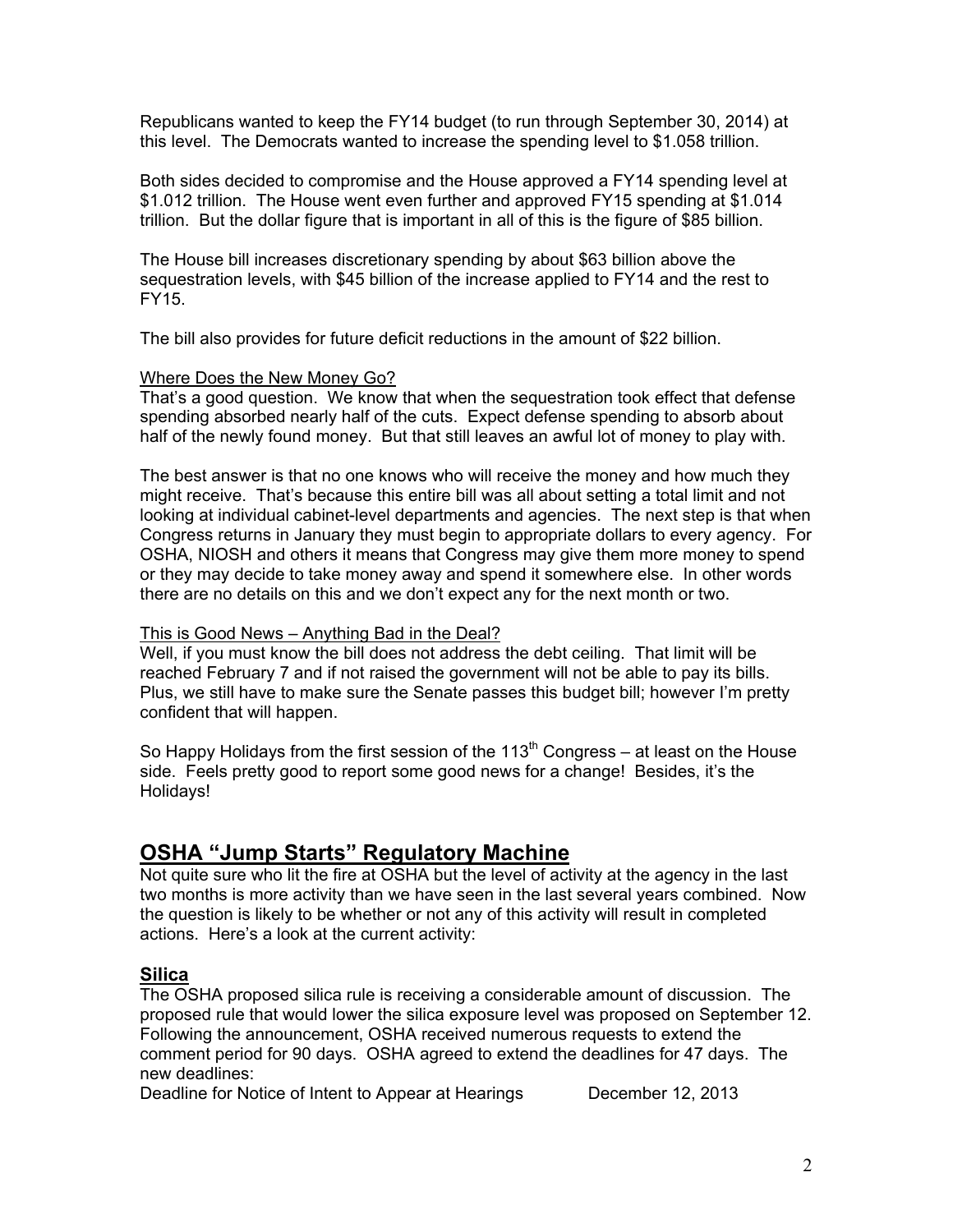| (AIHA has submitted our request to appear) |                  |
|--------------------------------------------|------------------|
| <b>Comments Due at OSHA</b>                | January 27, 2014 |
| (AIHA will be submitting comments)         |                  |
| Hearings Begin                             | March 18, 2014   |

Outlook: Don't be surprised if there is a major push to finalize a silica rule in 2014. Word is that this is one issue that Dr. Michaels would really like to finalize as soon as possible. However, there will be plenty of opposition to the proposed rule so be prepared for fireworks.

## **Recordkeeping**

OSHA is also moving forward on a proposed rule on recordkeeping. The proposal was announced on November 7 and involves a move to "electronic submission" of injury and illness rates. Employers with more than 250 employees would be required to submit reports quarterly and employers with more than 20 employees would be required to submit reports on an annual basis.

OSHA makes it clear that the agency is not requiring employers to keep track of any new data than is currently required. OSHA also says one purpose of the rule is to make it easier for employers to compare their injury and illness data to other employers as all data would be available on the OSHA web site.

| The deadlines:                                      |                  |
|-----------------------------------------------------|------------------|
| Deadline for Notice of Intent to Appear at Meetings | January 3, 2014  |
| (AIHA will likely submit request to appear)         |                  |
| Meetings Begin                                      | January 9, 2014  |
| Comments Due at OSHA                                | February 6, 2014 |
| (AIHA will be likely submit comments)               |                  |

Outlook: There is much more opposition to this proposed rule than one would think. Some in industry are afraid the information will be used against them if it is made public. While OSHA hopes to move forward rather quickly, don't be surprised if this rulemaking drags on for some time.

# **Chemical Safety**

OSHA announced a request for information (RFI) seeking public comments on potential revisions to its Process Safety Management standard and related standards on December 3. The purpose of this RFI is to seek ways to improve chemical facility safety and security following the April explosion in West, Texas that killed 15. The agency asks for information and data on specific rulemaking and policy options and the workplace hazards they address. OSHA will then determine what actions, if any, it may take.

Comments on the RFI are due at OSHA March 10, 2014.

# **Protecting Temporary Workers**

OSHA launched an initiative on protecting temporary workers on April 29. OSHA has now drafted a document (November) for Best Practices for Protecting Temporary Workers. AIHA was given an opportunity to review the document and provide input. AIHA supported the document and provided a few recommendations. You can find the AIHA comments on the AIHA web site under government affairs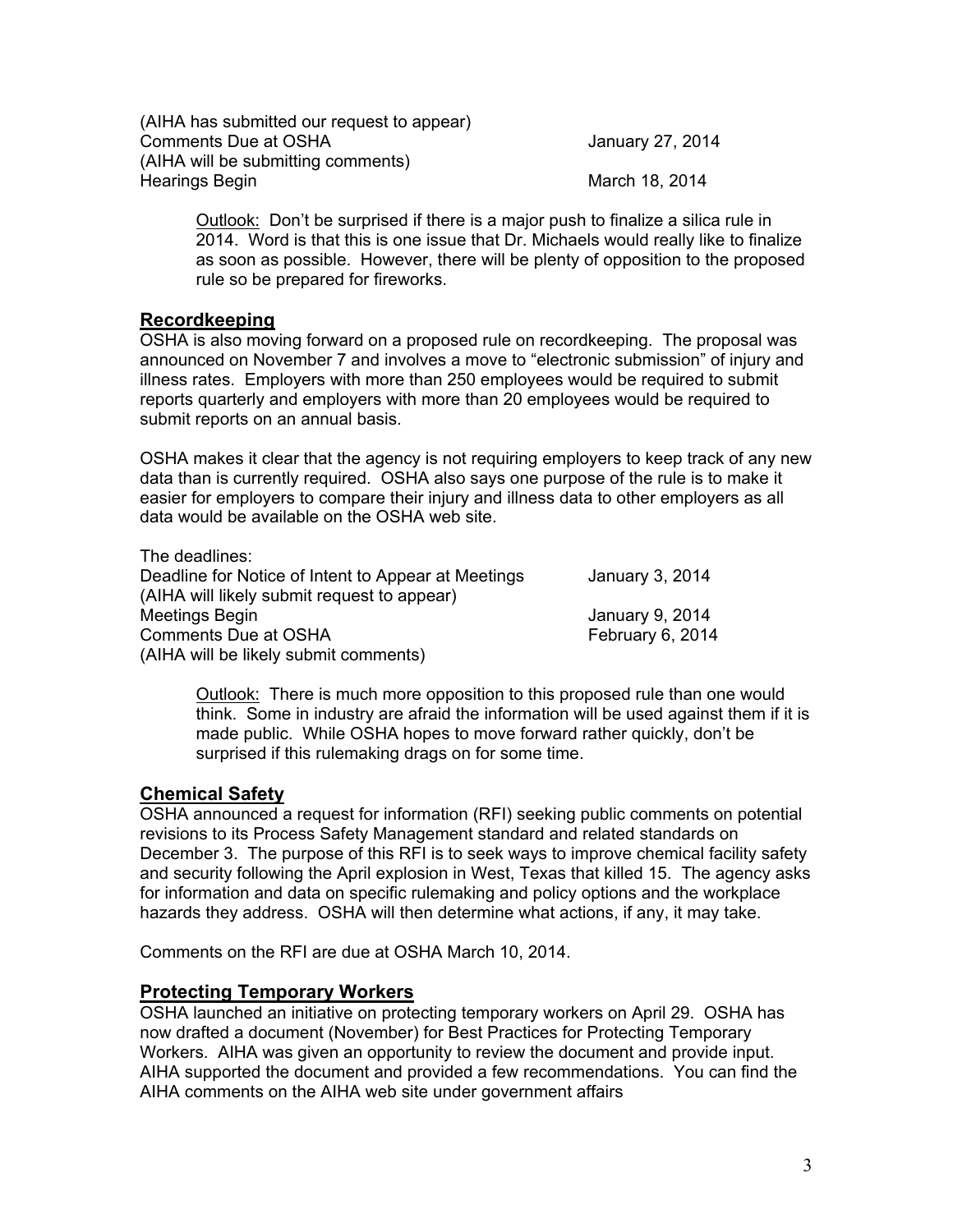https://www.aiha.org/government-affairs/PublicPolicy/Temporary%20Workers-Comments-12-09-13.pdf

No word on when OSHA might release a final document on this issue.

## **NIOSH Carcinogen Policy**

OSHA isn't the only agency with activity. NIOSH recently announced the availability of a draft document for public comment "Updating NIOSH Carcinogen Classification and Target Risk Level Policy for Chemical Hazards in the Workplace". NIOSH has several questions it wants addressed by those commenting, including whether or not the proposed carcinogen policies are consistent with the current scientific knowledge of toxicology.

Public Meeting to be held: December 16, 2013 Comment Deadline to NIOSH: February 13, 2014

# **OSHA Announces Semi-Annual Regulatory Agenda**

In late November OSHA announced its latest semi-annual regulatory agenda. The agenda is a "blueprint" for issues the agency believes it would like to move forward with in the coming six month period. Most would view the regulatory agenda as somewhat of a "wish list" as it is very difficult, if not nearly impossible, for the agency to meet these deadlines.

While the Fall 2013 agenda doesn't necessarily provide anything new, it is interesting nevertheless to take a look at those issues important to occupational safety and health and see when OSHA believes action might take place.

Prerule Stage

Review of Bloodborne Pathogen Standard Review and Issue Findings – 05/2014

Infectious Diseases Standard Initiate the Small Business Regulatory Review – 01/2014

Standards Improvement Project IV – Remove, revise duplicative, unnecessary, and inconsistent safety and health standards Already missed the 11/2013 deadline

Review/Lookback of OSHA Chemical Standards (PELs) Request for Information – Already missed deadline of 12/2013

Process Safety Management and Prevention of Major Chemical Accidents Request for Information Issued – 11/2013

### Proposed Rule Stage

Occupational Exposure to Crystalline Silica Rule Proposed – Deadline for Comments – 01/2014

Occupational Exposure to Beryllium Notice of Proposed Rulemaking – 04/2014